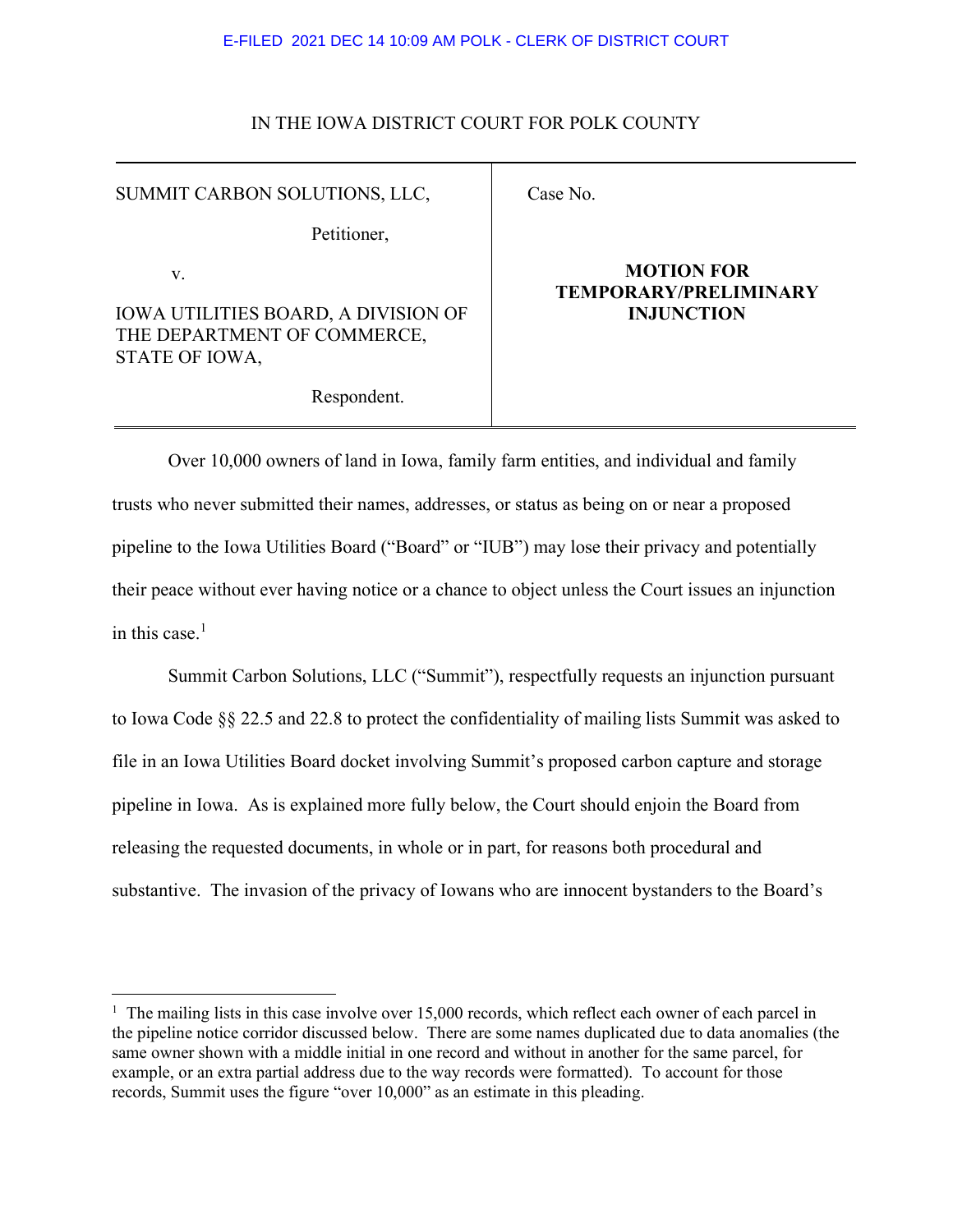pipeline permit proceeding far outweighs any interests asserted by Sierra Club, Iowa Chapter ("Sierra Club"), who has requested the mailing lists.

Under the open records exception in Iowa Code  $\S 22.7(18)$ , under the Iowa Supreme Court's *Clymer* test for privacy interests<sup>[2](#page-1-0)</sup>, and under the independent injunction standards in Iowa Code §22.8, the mailing lists at issue in this case are entitled to protection and should not be disclosed. The addressees have never filed their information with the Board, their identifying information is not evidence nor does it illuminate any decision-making process of the government. Disclosure serves none of the purposes of the Open Records Act. It would be unprecedented to require disclosure of the identification of private persons, with physical address information, who have had no interaction with the government agency and where the specific information has no nexus to government funding, a government decision, or the action of a government official. All disclosure would do here is serve the wholly private interests and agenda of a private activist organization, while exposing unwitting Iowa residents to publicity and disturbance.

## **FACTUAL AND PROCEDURAL BACKGROUND**

Summit Carbon Solutions is an Iowa-based company that has proposed the world's largest carbon capture and storage project. This project, operating in five states, would partner with ethanol plants, including at least 12 in Iowa, to capture the carbon dioxide (CO2) from their fermentation process, and transport it by pipeline to unique geologic formations more than a mile underground in North Dakota for permanent storage. The project would capture and store up to 12 million tons of CO2 per year, the equivalent of removing the CO2 emissions from 2.6 million

<span id="page-1-0"></span><sup>2</sup> *Clymer v. City of Cedar Rapids*, 601 N.W.2d 42, 45 (Iowa 1999) (applying five-factor test " as a means of weighing individual privacy interests against the public's right to know.")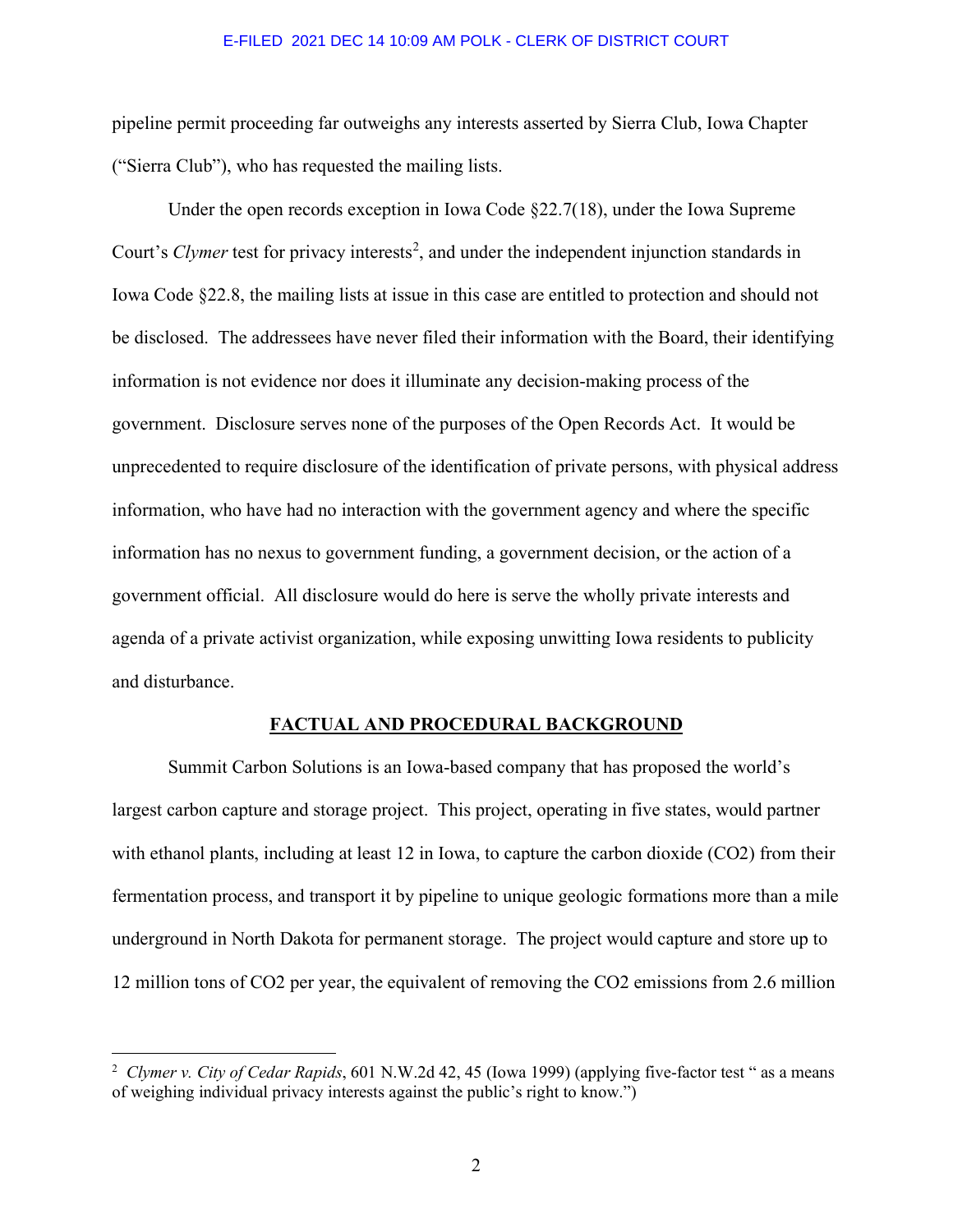automobiles. The project will provide new capital investments, tax revenues, payments to landowners, thousands of construction jobs, and hundreds of good permanent jobs. Most important, however, the project will reduce the carbon intensity score of Iowa-produced ethanol by 30 points, making it much more competitive in growing low-carbon fuel markets – extending and increasing the market for Iowa's ethanol, and for corn grown by tens of thousands of farmers across Iowa.

Under Iowa Code chapter 479B and the Board's administrative rules implementing the statute, the first step in seeking a permit for the pipeline to transport the CO2 is to hold a public meeting in each county where the pipeline is proposed to be constructed and operated. Notice of such meetings, including a variety of specified information, must be sent via certified mail to "persons . . . responsible for payment of real estate taxes imposed on the property and those persons in possession of or residing on the property in the corridor in which the pipeline company intends to seek easements." 199 Iowa Admin. Code ("Board Rules") 13.2(5) (implementing Iowa Code § 479B.4). While the list for this mailing begins with county information on who is responsible for paying taxes on a given parcel, it also may include other persons, and more importantly it specifically identifies these persons, by name and with addresses, as persons whose parcels are in an area of interest to Summit. Notably, however, nothing in the statute nor the rule requires or contemplates the filing of the list on which the mailing was based to be filed with the Board.

While no provision of law requires the list to be filed, as part of the process of planning for the Board-run public information meetings, Board staff requested that Summit file the mailing lists it used to provide notices. The request placed Summit in a difficult position: it raised concerns about disclosing information about its potential host landowners and potentially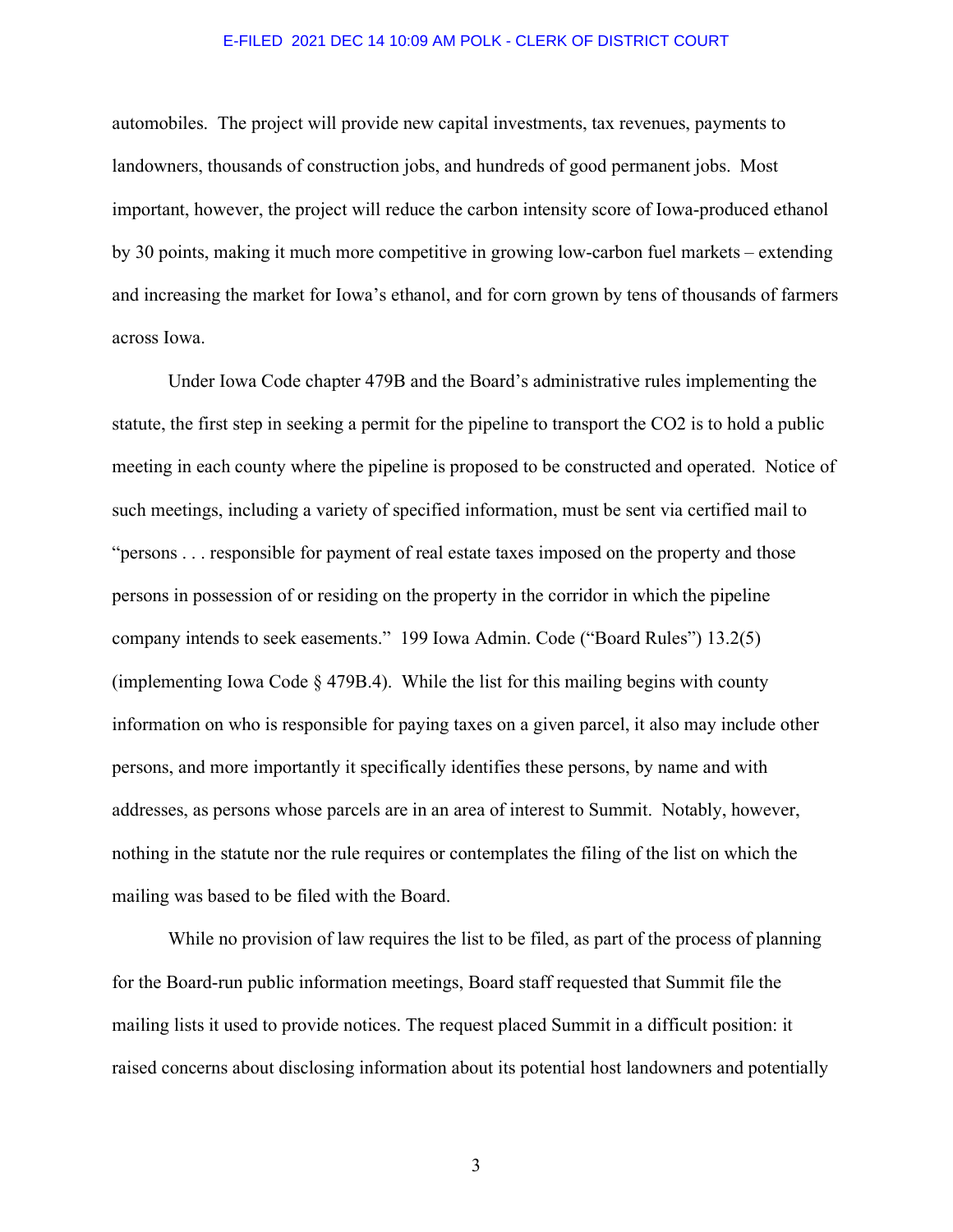exposing them to unwanted publicity, but Summit also did not want to refuse a request from the decision-maker on its permit, potentially antagonizing its regulator before the permitting process was even underway. To best address both concerns, Summit filed the lists as requested, but with a request for confidential treatment, filed August 13, 2021, as is permitted under the Board's rules and consistent with the Iowa Open Records Act.

Pipeline objectors promptly began to file objections to the confidential treatment, making the baseless assertion that Summit's goal, rather than seeking to protect its landowners and neighbors, was instead to deter organizing by opponents by making it harder for such opponents to find each other. No party filed any formal pleading resisting the motion for confidential treatment except for the Office of Consumer Advocate, who filed an objection to the motion on September 14. Many of the non-pleading objections to the confidentiality of the lists had asked the Board not to rule until after the informational meetings. After the last informational meeting on October 22, 2021, Summit filed a Reply to the objections on November 1, and a supplement to the reply on November 16. On November 19, 2021, Sierra Club, Iowa Chapter filed a "Motion to Release Landowner List." As part of that motion, almost as an aside buried in the very last paragraph, Sierra appears to seek alternative relief that the Board took to be a request under Chapter 22:

Sierra Club also requests that this motion be considered an open records request pursuant to Chapter 22 of the Iowa Code.

WHEREFORE, Sierra Club Iowa Chapter requests that the Board deny Summit's Motion for Confidentiality and grant this Motion to Release Landowner List.

On November 23, 2021, the Board issued an "Order Granting in Part and Denying in Part Request for Confidential Treatment, With Dissenting Opinion." In that Order, the Board ruled that the lists were public records, and that they didn't fall into the exception in Iowa Code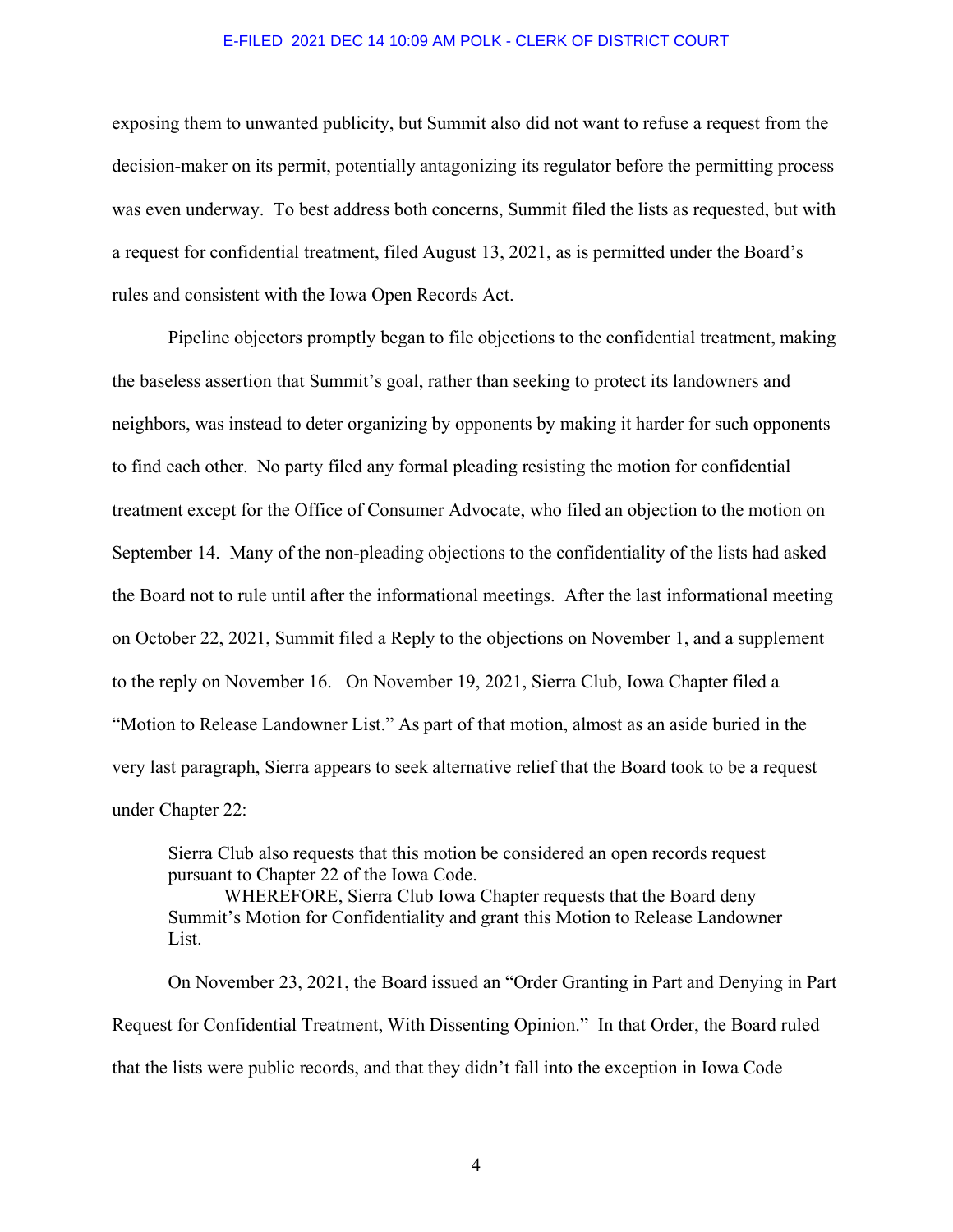§22.7(6). Board went on to find, however, that because release of the records did not fall squarely within an open records exception but that it did implicate personal privacy interests, that the analysis had to consider those interests. *See* Order at 5 (citing *Clymer*). A majority of the Board found that personal records of individuals are protected and should be withheld but found that the privacy interests of business and governmental entities is lesser and that *those* records should be released in 20 days (the time under 17A to seek reconsideration). One Boardmember dissented, but nonetheless acknowledged the privacy interests and expressed that it may be reasonable to release *all* of the addresses – individual or entity – but *none* of the names so uninvolved, nonconsenting parties would not be specifically identified. *See* Order (Dissent) at 14.

Despite this ruling, on November 30, 2021, the Board issued a "Notice of Records Request" addressing the same subject matter – confidentiality of the mailing list filed by Summit. The November 30 Notice noted that as part of its Motion, Sierra Club has also made a records request. The Board stated that in compliance with the Open Records Act and the Board's rules, it was providing Summit with 14-days notice and opportunity to seek an injunction, otherwise after 14 days the Board would release in their entirety the lists filed – including those portions the Board just a week earlier determined were entitled to protection under the Iowa Supreme Court's *Clymer* analysis.[3](#page-4-0)

<span id="page-4-0"></span><sup>&</sup>lt;sup>3</sup> While Summit will discuss throughout this brief the Board's ruling below and the positions of the parties below because it is the best evidence of available of the parties' positions and because Sierra Club's approach here created confusing interplay between agency motion practice and open records law, **it is important to note that this case is not an appeal from the Board's Order**. As Summit discusses below, it has now sought reconsideration before the Board of that ruling. This challenge to the Open Records Act request is a freestanding original de novo action under Iowa Code chapter 22.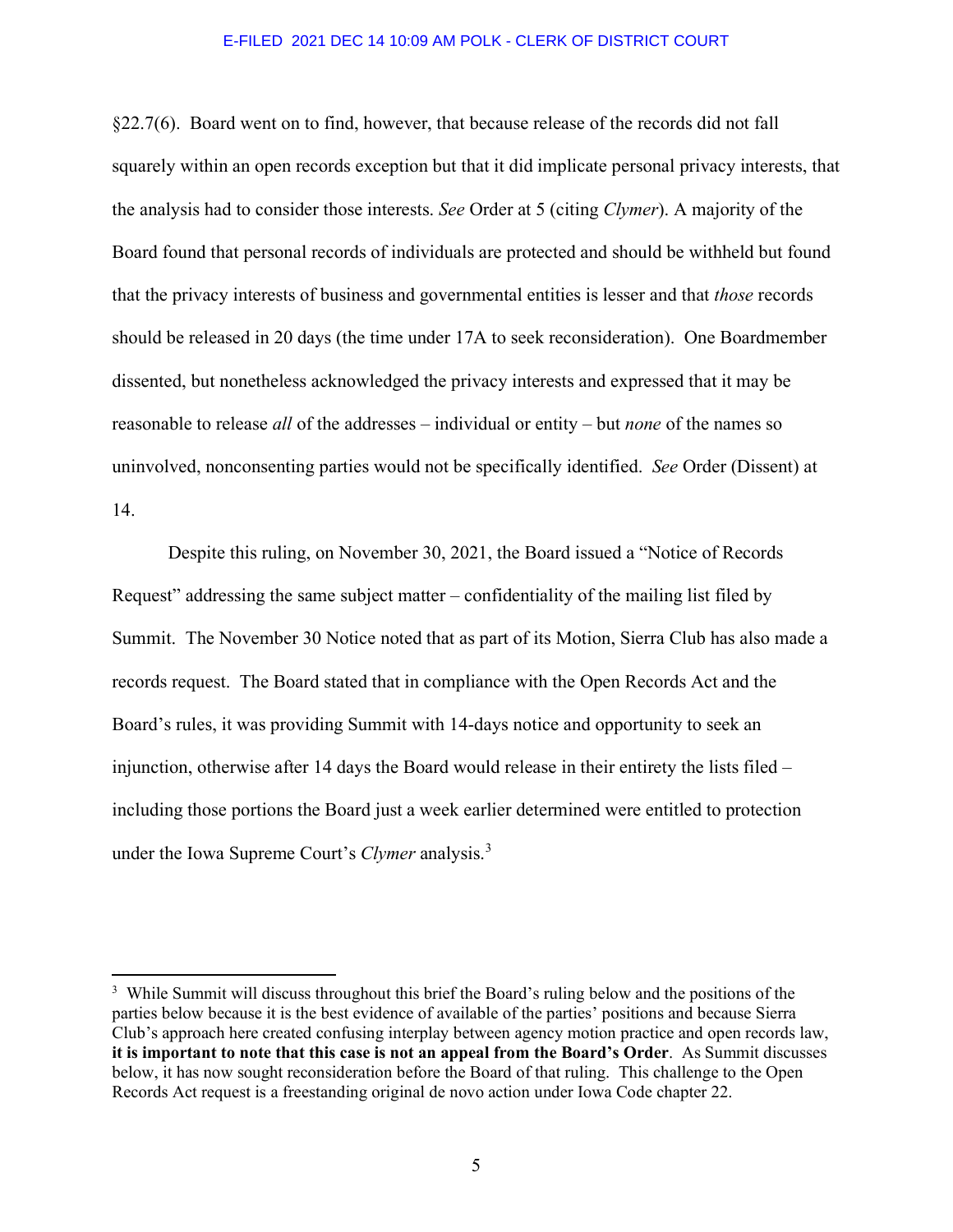For the reasons herein, Summit respectfully submits that it is entitled to injunctive relief and asks the Court to enjoin the Board from releasing the mailing lists.

## **ARGUMENT**

# I. **THE IDENTIFICATION AND ADDRESSES OF PRIVATE PERSONS ARE HIGHLY PROTECTED UNDER IOWA LAW, AND BOTH THE OPEN RECORDS ACT AND THE IOWA SUPREME COURT'S COMMON LAW TEST FOR PRIVACY INTERESTS REQUIRE AN INJUNCTION IN THIS CASE.**

Notably, in virtually every case involving public records law, if records (and particularly records that began with a private party) are disclosed it is because those records had a direct nexus to public funds (employee pay, government contracting or bidding) or public decision making (discipline, hiring, acts of officials, records required by law to be involved in final decisions). There is no such nexus in this case. As a result, there is no basis to disclose the requested names and addresses. Summit sought and continues to seek confidential treatment to protect innocent bystanders who have had no say in their names being disclosed, no input, and who are dragged into this solely by the process chosen by the state for pipelines and by Sierra Club's unfortunate insistence on disclosing private information. In current environment, identification as persons who may be making a private decision on whether to sign an easement on their private property with Summit may subject them to harassment, and invasion of their privacy, peace and seclusion through no action of their own. They've done nothing to put themselves in the public fray.

Fortunately, there are several paths the Court can take to protect the privacy of the impacted Iowans. There are two relevant exceptions under the Open Records Act, and if neither of those are a sufficient fit, the Court must apply the Iowa Supreme Court's multi-factor test for privacy interests. Under that test, the *Clymer* case is on point and is dispositive in this case.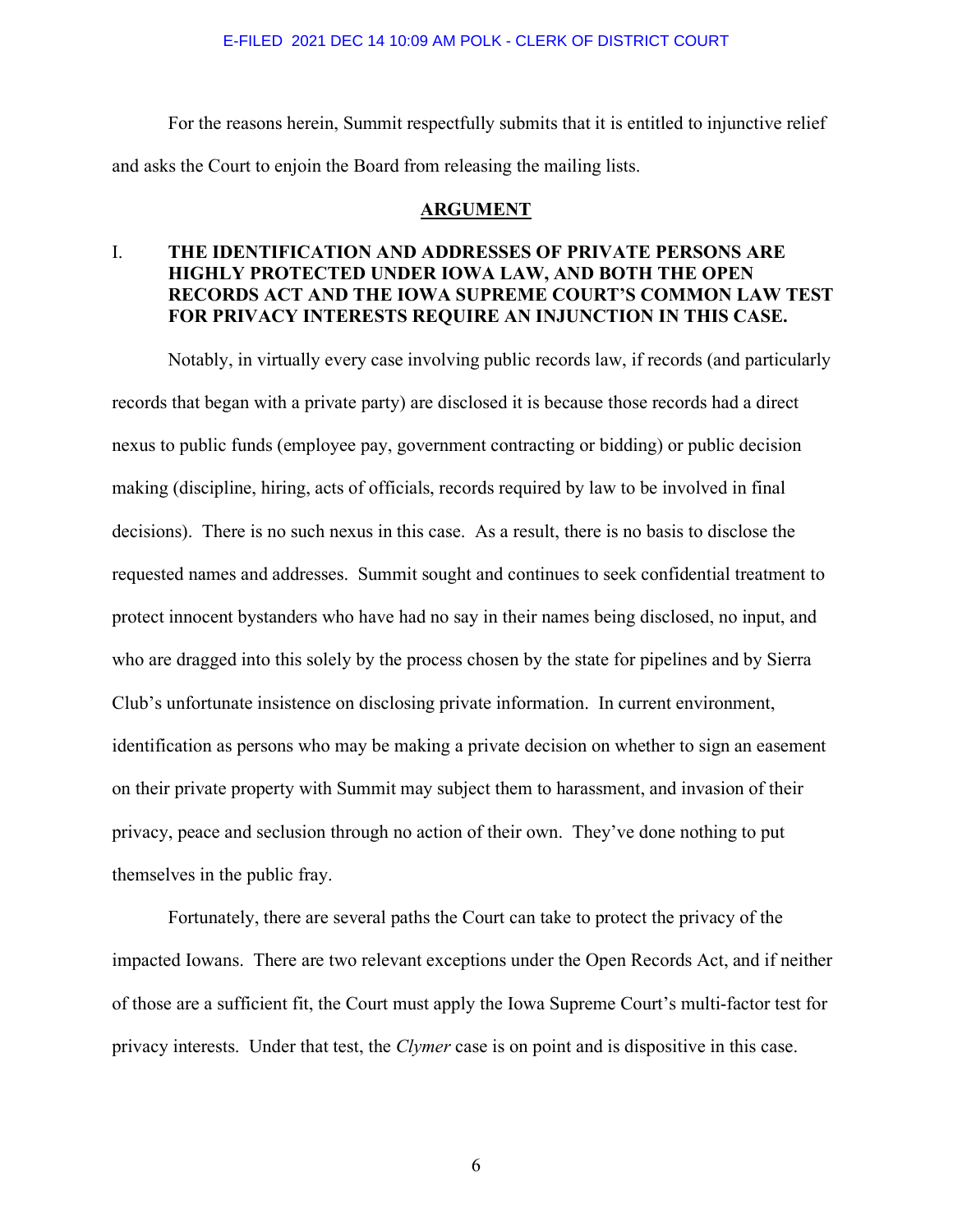# **A. The Requested Records are Exempted from Disclosure Under the Open Records Act.**

The purpose of the Open Records Act is "to open the doors of government to public scrutiny – to prevent government from secreting its decision-making activities from the public," and to "facilitate public scrutiny of the conduct of public officers." *American Civl Liberties Union Foundation of Iowa, Inc. v. Records Custodian, Atlantic School District*, 818 N.W.2d 231, 232-33 (Iowa 2012)(citing *Iowa Civil Rights Comm'n v. City of Des Moines*, 313 N.W.2d 491, 495 (Iowa 1979) and *Howard v. Des Moines Register & Tribune Co.*, 283 N.W.2d 289, 299 (Iowa 1979)). In this case, however, it is not government officials whose records are sought or whose privacy is being compromised. Rather it is Iowa residents with no say in government acts whose names and addresses are on the disputed lists. The records requested are also not part of any government decision-making. They are not evidence in the record. They are not even regularly requested in similar cases – in the case of Dakota Access pipeline, for example, they were neither requested nor filed. The policy interests of the Act are not served by disclosure, and there are (at least) two exceptions under the Open Records Act that would allow the mailing lists to be exempt from disclosure: 22.7(18) and 22.7(6).

# *1. Iowa Code §22.7(18).*

This is a paradigm case for 22.7(18). That exception protects from disclosure:

Communications not required by law, rule, procedure, or contract that are made to a government body or to any of its employees by identified persons outside of government, to the extent that the government body receiving those communications from such persons outside of government could reasonably believe that those persons would be discouraged from making them to that government body if they were available for general public examination. As used in this subsection, "persons outside of government" does not include persons or employees of persons who are communicating with respect to a consulting or contractual relationship with a government body or who are communicating with a government body with whom an arrangement for compensation exists. Notwithstanding this provision: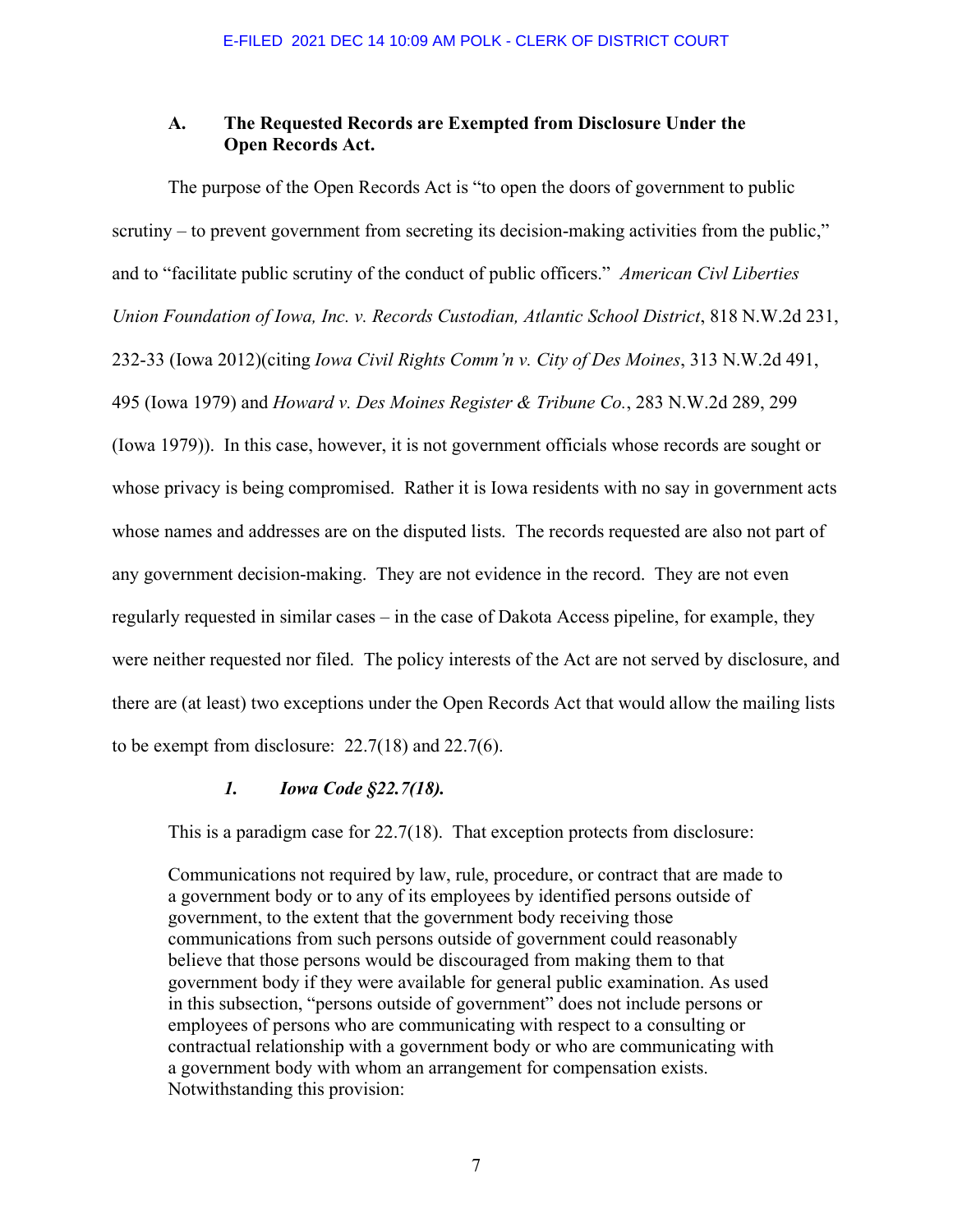a. The communication is a public record to the extent that the person outside of government making that communication consents to its treatment as a public record.

 b. Information contained in the communication is a public record to the extent that it can be disclosed without directly or indirectly indicating the identity of the person outside of government making it or enabling others to ascertain the identity of that person.<sup>[4](#page-7-0)</sup>

As was explained above, nothing in a "law, rule, procedure, or contract" required the filing of the mailing lists with the Board. It was done in an effort to be administratively helpful, and was accompanied from the very start by expressions of concern about the privacy rights of the persons named in the lists. Summit could have refused the request, or fought any effort to require the lists – and disclosure will make it much more likely that future applicants for infrastructure permits before the Board will do so, exactly what 22.7(18) seeks to avoid.

The specific language in  $\S 22.7(18)$  is also instructive. There is an exception to the exception that allows disclosure if the persons whose communications are being disclosed were in regard to a "consulting or contractual relationship with a government body" or if the person communicating has a compensation arrangement with the government body – that is, if there is a nexus to public funds. Subparagraph (a) also allows disclosure if the private person making the communication consents to its disclosure. Here, Summit did the opposite, moving immediately for confidential treatment. Much more important, however, is that the real parties in interest, the 10,000-plus persons whose records would be disclosed, have never consented. It is likely many of them do not even know about the threat to their privacy, and have had no meaningful opportunity to protect their rights.

Subparagraph (b) is also instructive as to the policy of the Act and its exceptions. That subparagraph allows otherwise protected communications to be disclosed if such disclosure can

<span id="page-7-0"></span><sup>4</sup> Subparagraph (c) pertains to criminal investigations and has been omitted here.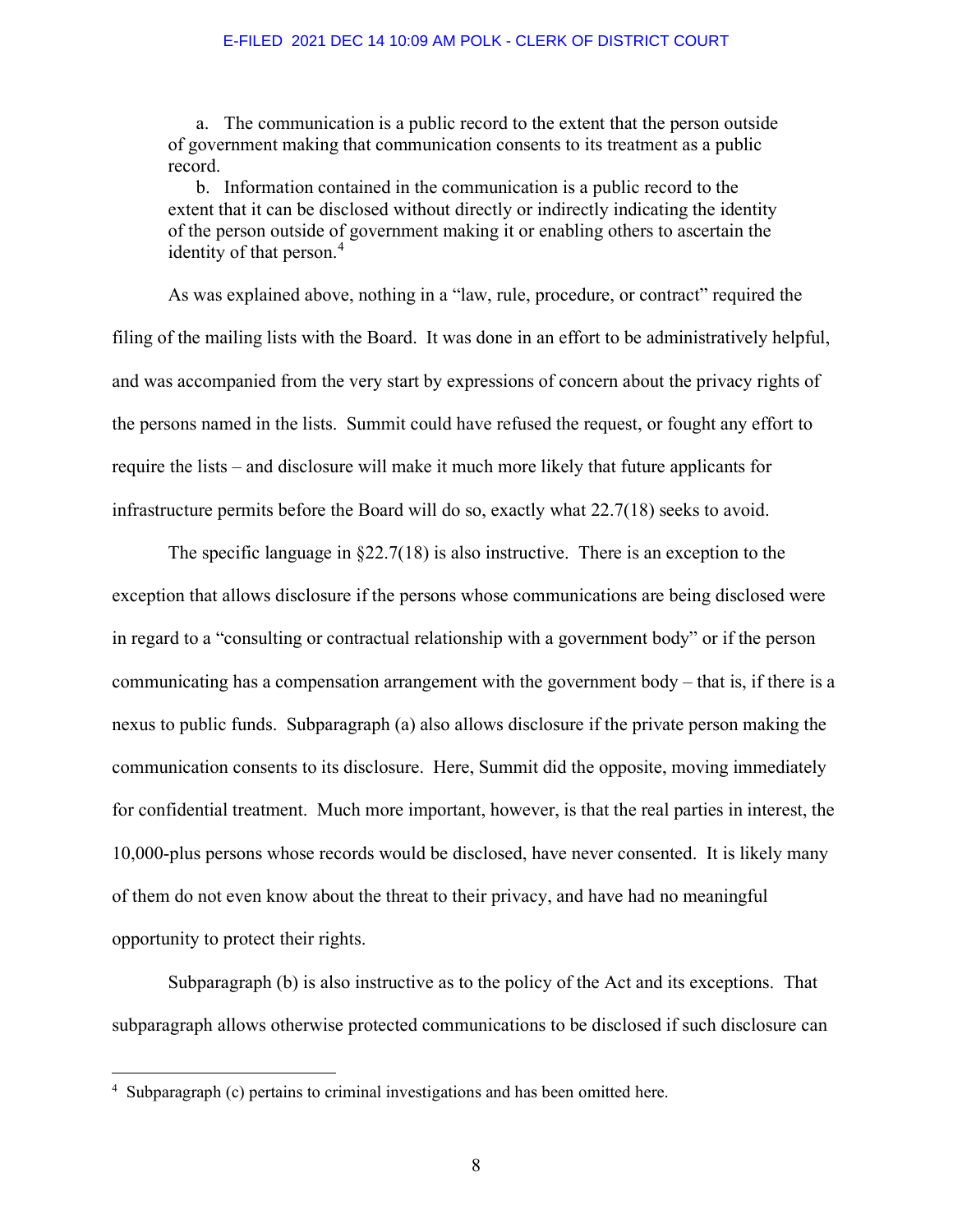be made "without directly or indirectly indicating the identity of the person outside of government. . . or enabling others to ascertain the identity of that person." It is clear that the legislature had significant concern for protecting the identity of persons outside of government whose information happened to be in government records. If that information was not required to be in government hands by "law, rule, procedure or contract" it was to be protected unless the private person consented, or their identity could be stripped from the records.

Far from the actual policy interests of the Open Records Act, the records here barely involve the Board at all; the relationship is between Summit and recipients of notice. The filing is tangential to any government act. Sierra Club has not suggested otherwise: in its motion before the Board, Sierra Club didn't argue that it was promoting any kind of sunshine on agency decision-making – Sierra Club argued that the disclosure would help its private organizing of opposition to Summit. Sierra Club wants to force Summit to pay to undermine Summit's own project, subsidizing the advocacy efforts of a large national NGO. That is surely not the purpose or policy behind the Open Records Act. Entirely to the contrary, Sierra Club's proposed use relies on the very identifying information the legislature clearly sought to protect, and to do so without any consent from the persons named. The Iowa Supreme Court has stated that while many exceptions to the Open Records Act should be read narrowly, §22.7(18) should instead be read broadly.

We conclude that the purpose of the foregoing legislation is reasonably clear. It is the legislative goal to permit public agencies to keep confidential a broad category of useful incoming communications which might not be forthcoming if subject to public disclosure.

*See City of Sioux City v. Greater Sioux City Press Club*, 421 N.W.2d 895, 898 (Iowa 1988)(discussing Iowa Code §22.7(18) and rejecting disclosure of applications for city manager position). If applications for a government job are protected, surely Iowans who have not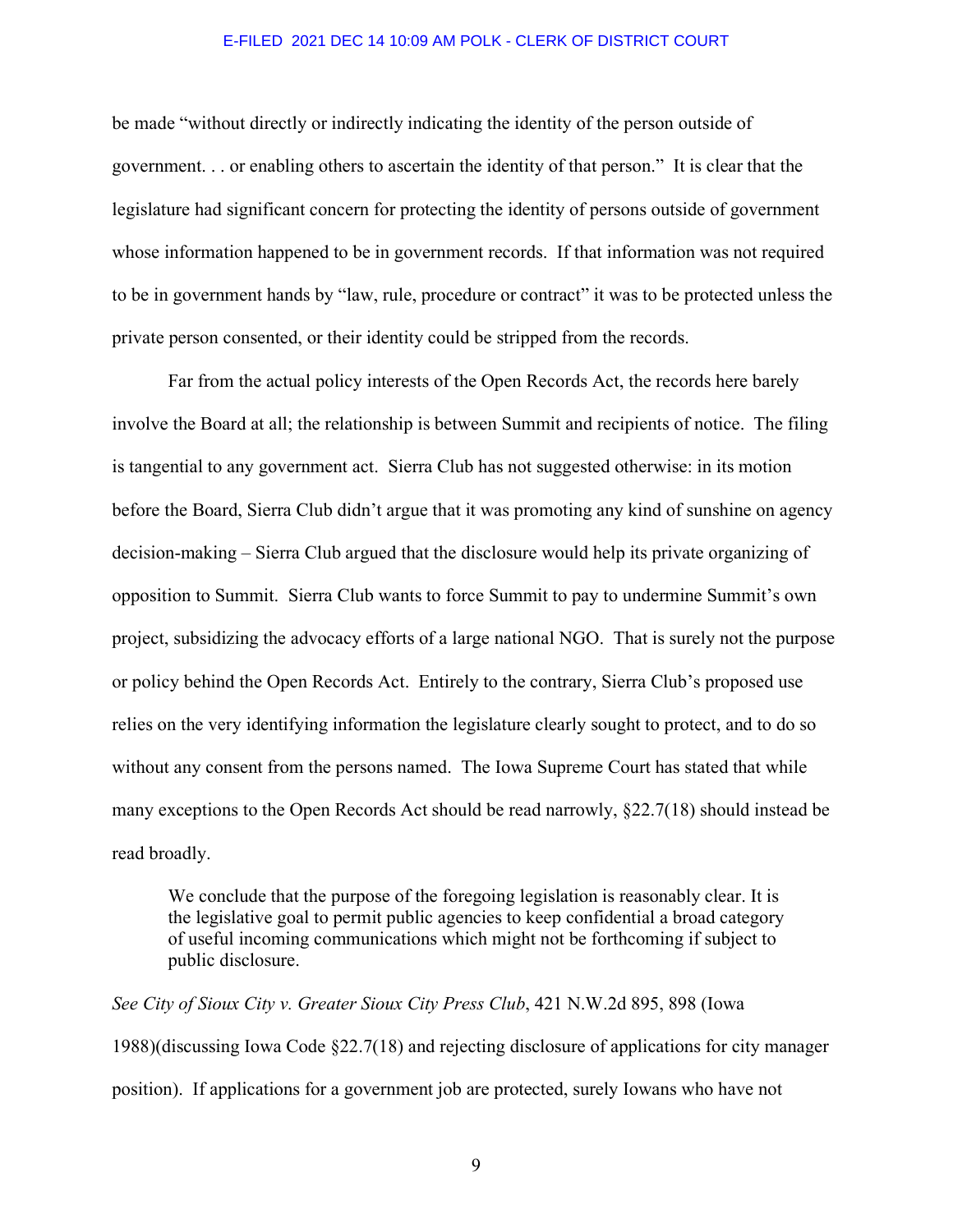interacted with the Board at all have even greater protection. The Court should find the mailing lists fit squarely within the § 22.7(18) exception and enjoin the release of the lists.

## *2. Iowa Code §22.7(6).*

While the exception in  $\S 22.7(6)$  is slightly more narrow, it is similar to the  $\S 22.7(18)$ exception. This exception is for information (even were it legally required to be submitted to the government) that if disclosed would aid competitors while serving no public purpose. Again, this case fits within the exception. The Board found that no competitors would be advantaged by the disclosure of the mailing lists; Summit believes the Board applied that term too narrowly. First, there is a second carbon capture pipeline project proposed in the state, the "Navigator" project – a competitor of Summit. There are some counties where both projects have portions of their routes. It is undoubtedly useful reconnaissance for Navigator to know which landowners may also be negotiating with Summit for easements, or to know, based on being able to determine the exact width of Summit's notice corridor, how much flexibility Summit has to move its line in a given area. The lists reflect strategic decisions relevant given how close in time and geography the two competing projects are.

Moreover, there is nothing in the statute that limits "competitor" to a commercial marketplace meaning. Sierra Club is inarguably a "competitor" in the contested case proceeding before the Board that is required for Summit to obtain a pipeline permit. Sierra Club has made abundantly clear that it is competing over the outcome through its objections filed in the docket and its avowed efforts, reflected in its motion to release the mailing lists, to organize opposition. There is no reason that kind of "competitor" should not also trigger the §22.7(6) exception.

There is also no public purpose cognizable under the Open Records Act that is served by the release of the mailing lists. There is no nexus between the lists and any stated purpose for the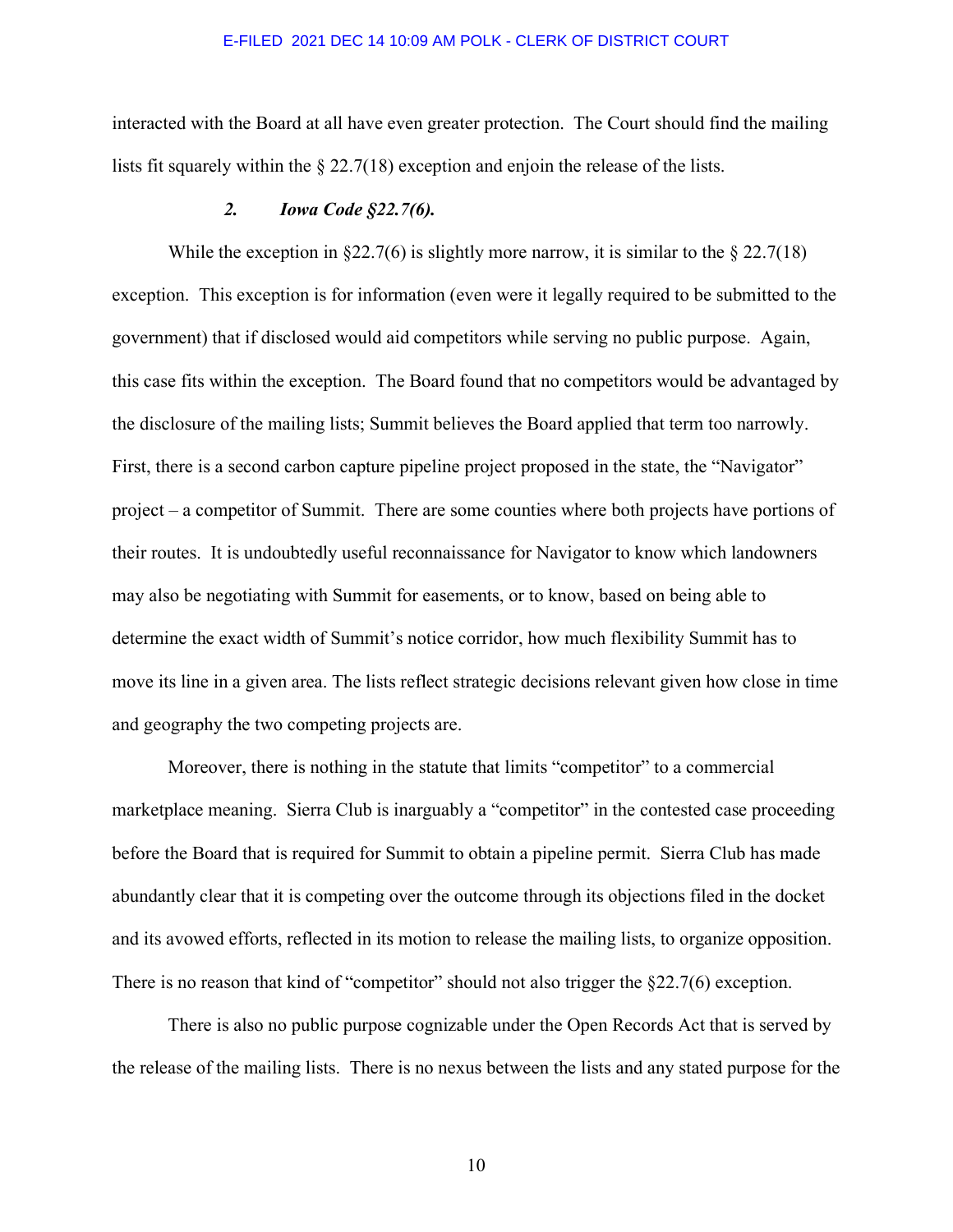Act. Which private parties Summit, also a private entity, mailed notices to shines no light on any government actor, or open the door to any government spending or other decision-making. As was true with §22.7(18), the requested mailing lists fall within the exception in §22.7(6).

# **B. The Privacy Interests of Persons on the Mailing Lists are Entitled to Protection Under the Iowa Supreme Court's** *DeLaMater***/***Clymer* **Privacy Balancing Test.**

While Summit does not agree with all of the Board's analysis below as to the Open Records Act, the Board was correct when it determined that, even if the Open Records Act exceptions do not clearly cover this situation, that is not the end of the analysis. The Board correctly determined that consideration of the impacts on privacy must be separately considered. The Board was also correct to find that personal identifying information should be protected. The Iowa Supreme Court has, in several cases, established a multi-factor balancing test to determine whether, even without an Open Records Act exception, privacy interests require protection through non-disclosure or limited disclosure of records. *See*, *e.g.*, *Clymer v. City of Cedar Rapids*, 601 N.W.2d 42, 45-48 (Iowa 1999); *DeLaMater v. Marion Civil Serv. Comm'n*, 554 N.W.2d 875 (Iowa 1996).

The *Clymer* case is dispositive of the present question. Even without getting to the application of the multi-part test that resulted in the *Clymer* holding, the Court in *Clymer* found that there was no valid interest in disclosing public employee addresses.

The basic theme emerging from the few cases dealing with disclosure of public employee addresses is that such information does not serve the core purpose of the freedom of information statutes – to enlighten the public about the operation or activities of the government. Put another way, a public employee has a substantial privacy interest in his or her address that outweighs the public's interest in disclosure, unless the information is necessary to open the government's actions to the light of public scrutiny.

*Clymer*, 601 N.W.2d at 47. Surely persons who aren't government employees, and who engage in no government acts relevant to Summit's permit, should have even more protection. Lists of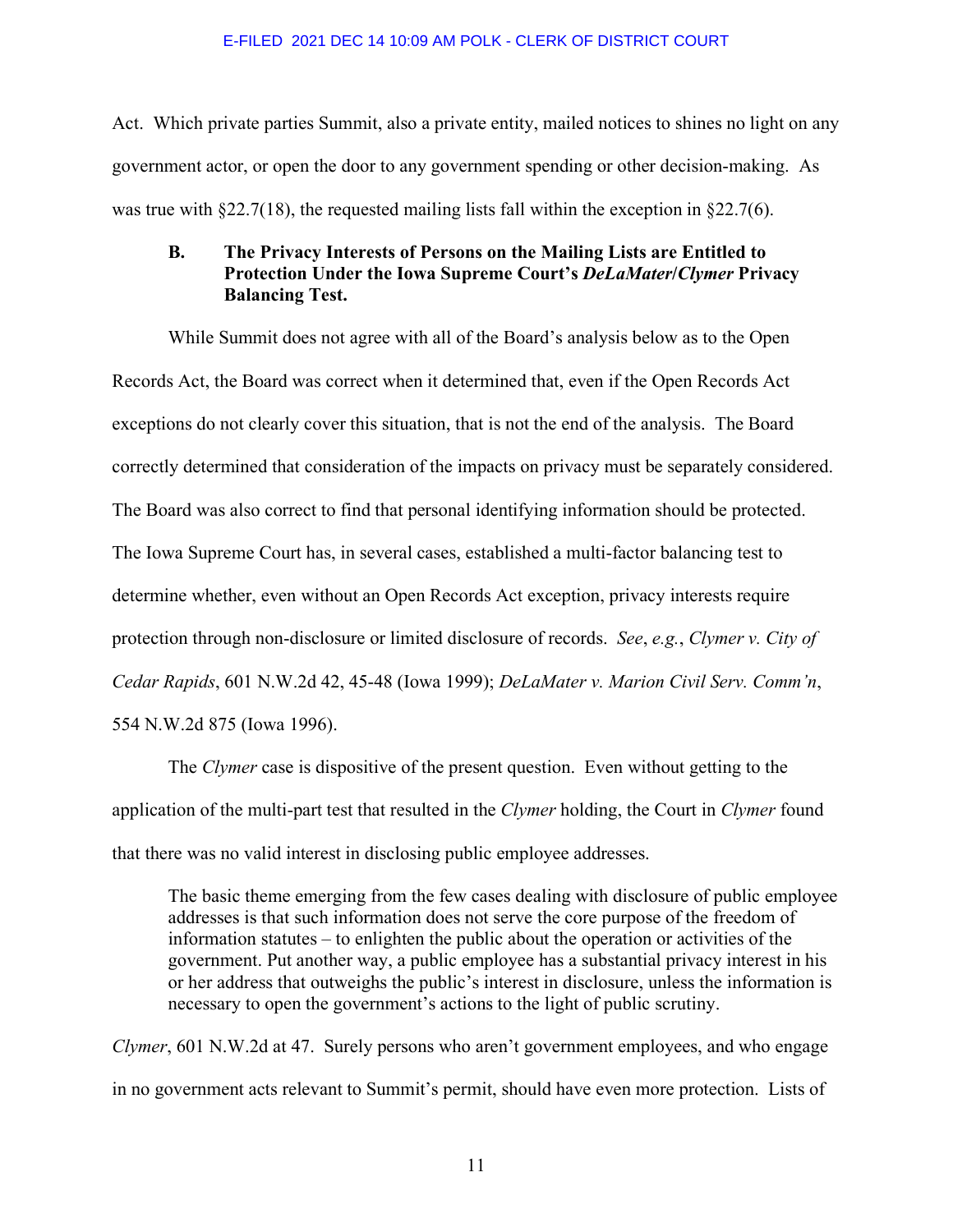private persons who received mail from a private company are not "necessary to open the government's actions to the light of public scrutiny" – the lists are not the result of any government action. Sierra Club merely wants the lists to organize private citizens around Sierra Club's private agenda. That does not come close to the high bar discussed in *Clymer*.

The result is the same even if the Court walks through all five factors set forth in the *DeLaMater/Clymer* line of cases for determining whether privacy interests should be protected.

Those factors are:

- 1) The public purpose of the party requesting the information;
- 2) Whether the purpose could be accomplished without disclosure of personal information;
- 3) The scope of the request;
- 4) Whether alternative sources for obtaining the information exist; and
- 5) The gravity of the invasion of privacy involved.

*See Clymer*, 601 N.W. 2d at 45. The *Clymer* Court concluded "[w]e do not believe the Gazette's request for gender, address and birth date information fares as well in the balancing test." *Id*. at 48. As the discussion above suggests, the same is true here.

As to the first element, as the Board correctly found, there is no public purpose for Sierra Club requesting the information. They made clear in the motion before the Board that they wanted the list to facilitate private objectors, including their own entity, in organizing. Helping one side of an issue organize is not the role of government, and not a policy behind the open records law.<sup>[5](#page-11-0)</sup>

<span id="page-11-0"></span><sup>&</sup>lt;sup>5</sup> The Sierra Club in its filing with the Board wrongly seems to assume that its ends are inherently in the public interest. This hubris is unwarranted, and Sierra Club's effort to characterize the effort to protect individual privacy as a nefarious move to deter organizing is entirely unsupported. As the Court is likely aware, numerous suits have recently been filed in Polk County against Meredith Publishing based on their sale of subscriber lists. Those plaintiffs are upset that their personal contact information is being disclosed. Certainly Meredith isn't trying to stop any kind of organizing. Sierra Club misses the obvious point that people care about their own information. The stakes are likely higher here for the named persons because of the emotions around pipelines. Summit has consistently been attempting to do the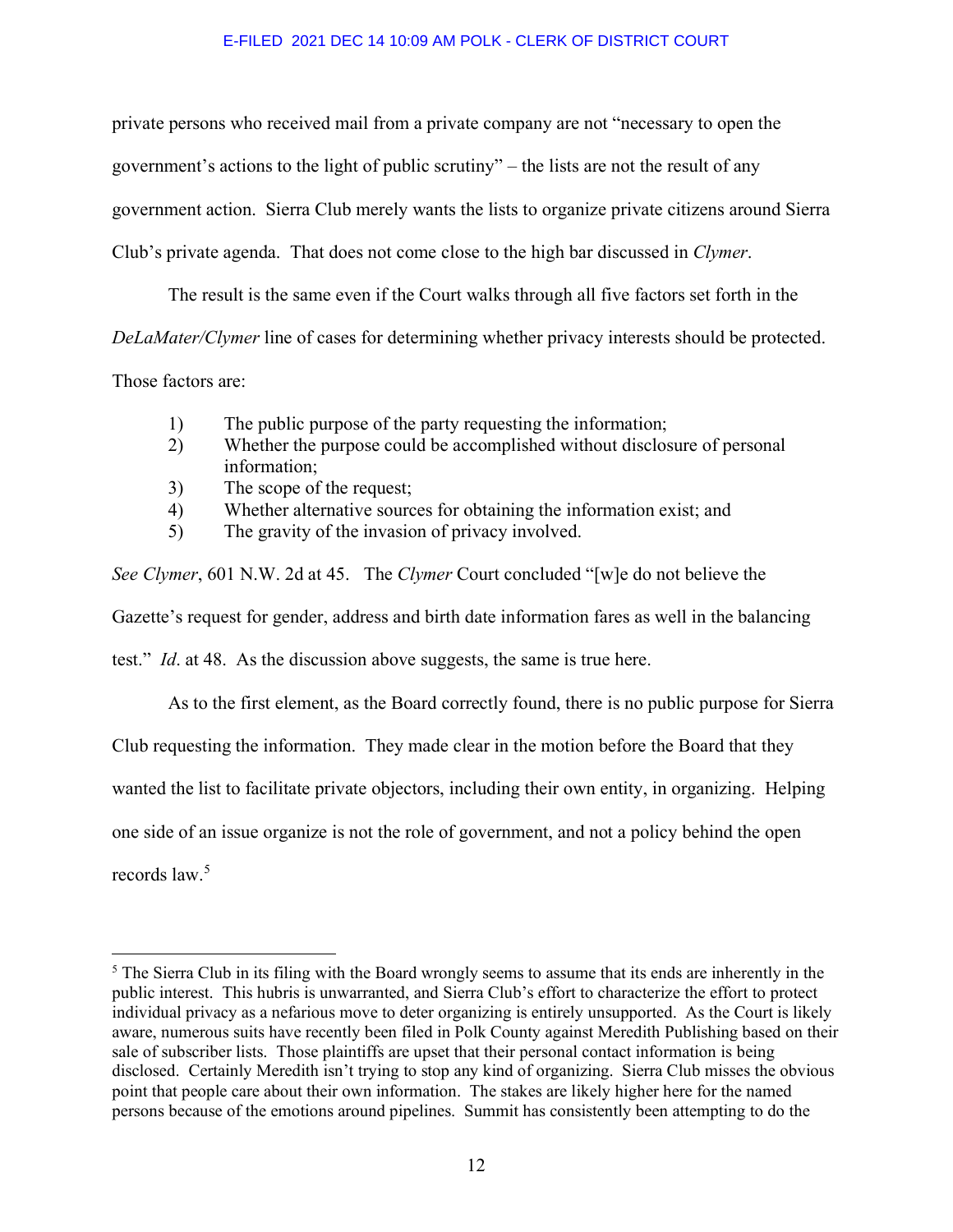Moreover, as to the second element, even if organizing private parties on one side of a litigated issue were a policy of government, such organizing can be accomplished in any manner of ways without the lists. Sierra Club could hold meeting and advertise in the counties the pipeline will cross. To the extent Sierra Club claims individual opponents of Summit's project have no way to find each other, they can file comments in the IUB docket as many have done, identifying themselves. They can use social media, as many have also done. They can simply talk to their neighbors: a pipeline is linear infrastructure; if a person received a notice, they know that one of more adjacent households did as well. The real issue here is that Sierra Club doesn't want to buy its own list from a data vendor, doesn't want to pay for advertising – they want to free-ride on Summit's list for their own private organizing, and they want their supporters to be able to do the same. That simply is not a public policy of government. The organizing among private parties can take place effectively, even if not precisely as efficiently, in myriad ways without exposing over 10,000 identities without their consent.

The third element is the scope of the request. The Board focused solely on the burden on Summit to disclose – the lists are already compiled and were filed, so the Board found the "scope" limited. Summit believes the Supreme Court's intent was broader, however. The scope here also goes to the number of persons who will be impacted. The scope here is quite broad: over 10,000 persons may lose their privacy with respect to their proximity to a proposed pipeline, a status they didn't choose but which may subject them to harassment and publicity.

The fourth factor is whether the information can be obtained in a different way. It is not clear which way the Court intended this to cut. In any event, here while landowner names and

right thing by its potential landowners and their neighbors, trying to avoid precisely the kind of uproar now going on with Meredith over involuntary disclosure without consent.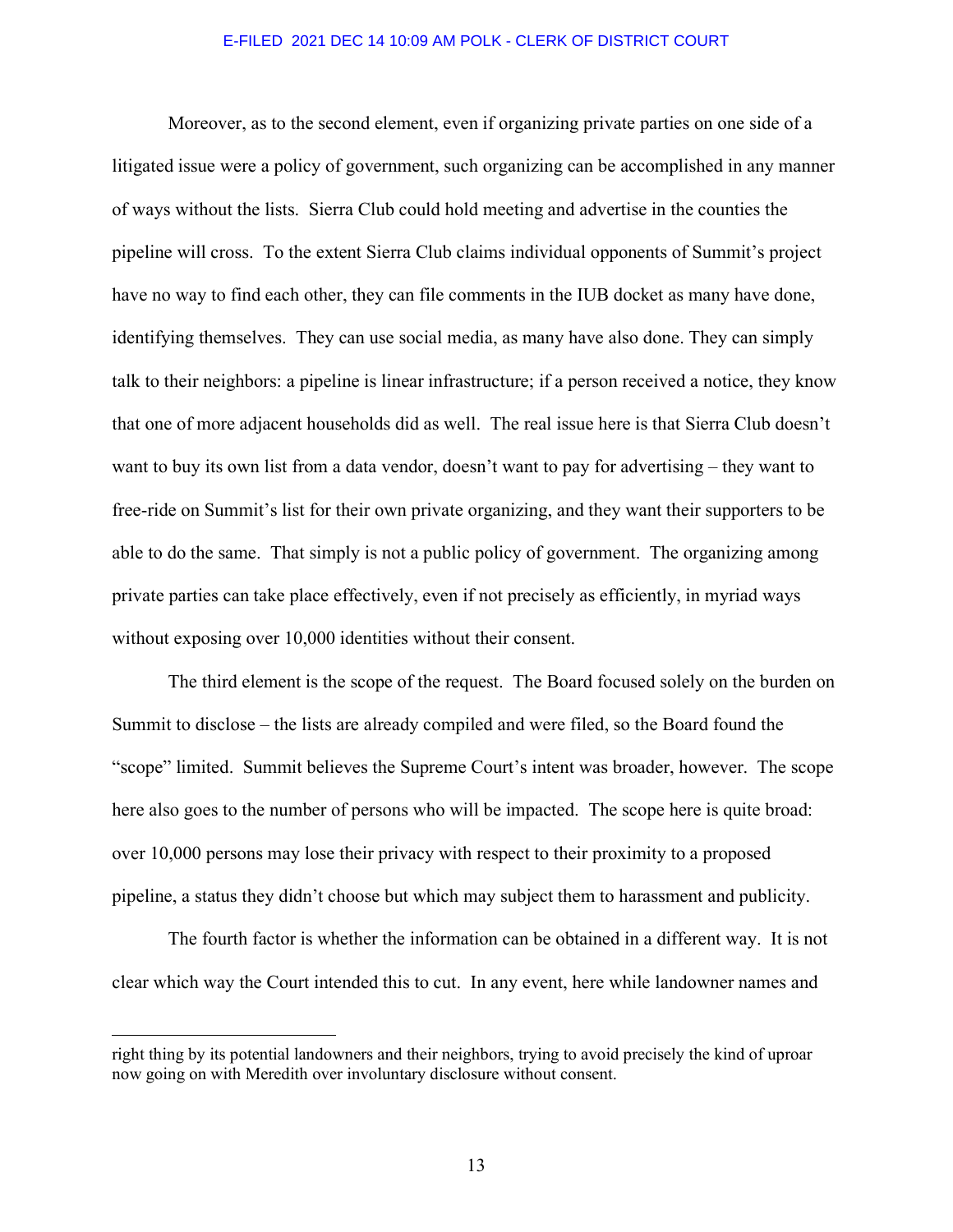addresses may be ascertainable through other sources, the identification of those persons as within the notice corridor of Summit's project can not be determined without Summit's mailing lists. Summit believes this favors privacy as it shows it is the type of information not made readily available.

Finally, the fifth factor is the gravity of the invasion of privacy. The Iowa Supreme Court in *Clymer* made clear that address information is a grave invasion, finding the public employees in that case "have a legitimate interest in avoiding unwanted contacts at their homes" that should be protected by keeping the addresses from public dissemination. *Clymer*, 601 N.W.2d at 48. More specifically, the Court found that the newspaper's interest "fails to outweigh the safety and security issues implicated the revelation of these personal details." *Id*. Infrastructure projects often raise more emotions than the sick leave use of public employees, and the lack of civility in discourse has only increased since 1999 when *Clymer* was decided.

# **II. THE PROCEDURAL POSTURE OF THIS CASE SHOULD ALSO GIVE THE COURT PAUSE IN ALLOWING RECORDS TO BE DISCLOSED AS IT SHORT-CIRCUITS THE BOARD'S PROCESSES, AND DEPRIVED IMPACTED INDIVIDUALS OF ANY MEANINGFUL RIGHTS.**

While this case is readily resolved on the substantive arguments above, the unusual procedure regarding the mailing lists should also concern the Court. The Court should allow the Board's processes to continue to play out before allowing any records to be released. And if the Court has any inclination to release the mailing lists, it should first develop a way to ensure that potentially impacted individuals have basic due process: fair notice and an opportunity to be heard on the issue.

As to the Board processes, Sierra Club made a motion in the Board proceeding, and tucked within it a request under the Open Records Act. While Summit acknowledges that open records are one of the rare cases involving agency proceedings where Iowa Code chapter 17A is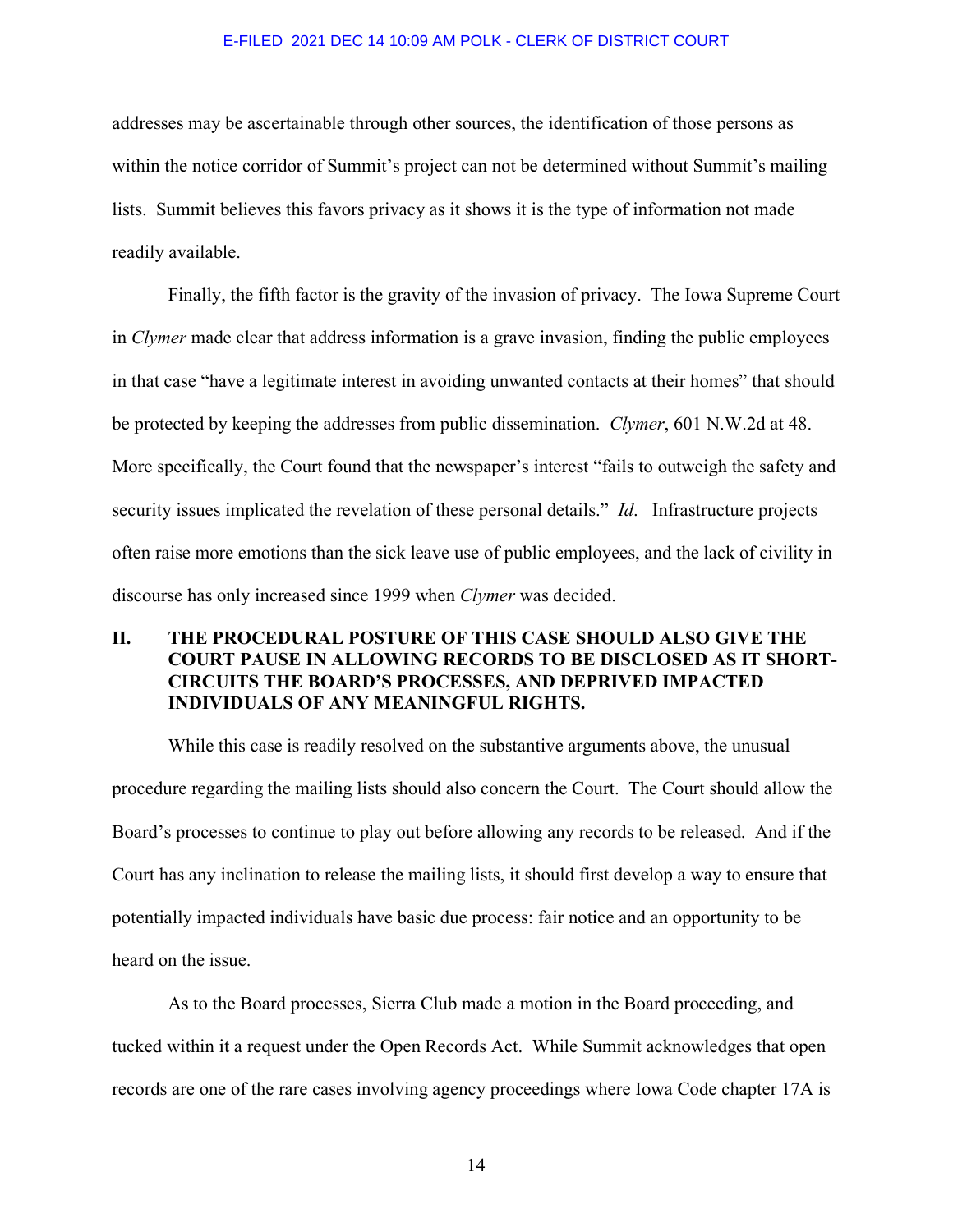not *exclusive*, that does not mean that Sierra Club doesn't face an *election*. *See* Iowa Code § 22.7(5)("In the alternative, rights under this chapter also may be enforced by an action for judicial review according to the provisions of the Iowa administrative procedure Act." – note this is in the alternative, not "in addition to") Sierra Club voluntarily engaged in motion practice with the Board. It should not be able to render the resources and work by other parties and the Board meaningless by also filing an Open Records Request. Sierra Club should have to accept the outcome of the motion practice, and seek review of that outcome under Chapter 17A if it chooses. Instead, we now have inconsistent results – the Board rendered a decision on the motion that protects some records but not others, while the Board's response to the records request is to say *all* of the records will be disclosed in the absence of an injunction. Moreover, the records request cuts off Summit's substantive rights under chapter 17A and the Board's rules, as Summit was entitled to seek reconsideration of the Board's ruling, which it has timely filed. That motion to reconsider seeks to have all of the records protected for some of the same reasons presented here: § 22.7(18) makes no distinction between corporations and individuals, small family farm corporations who live at the address of record for the LLC have exactly the same peace and security interests as individuals, and the sole case the Board relied on to the contrary – involving AT&T, records of a regulatory investigation, and specific federal statutory language – is highly distinguishable not least of which because AT&T is a massive corporation, no one lives at its offices, and it can easily afford security for those offices. Summit's motion to reconsider should have an opportunity to be heard before there is any threat of a release of records.

Further, it is a significant problem that the real parties in interest – the thousands of individuals who may be drawn into a contentious public issue – have had no say or even notice of the intent to disclose their records. Those persons are innocent bystanders caught in the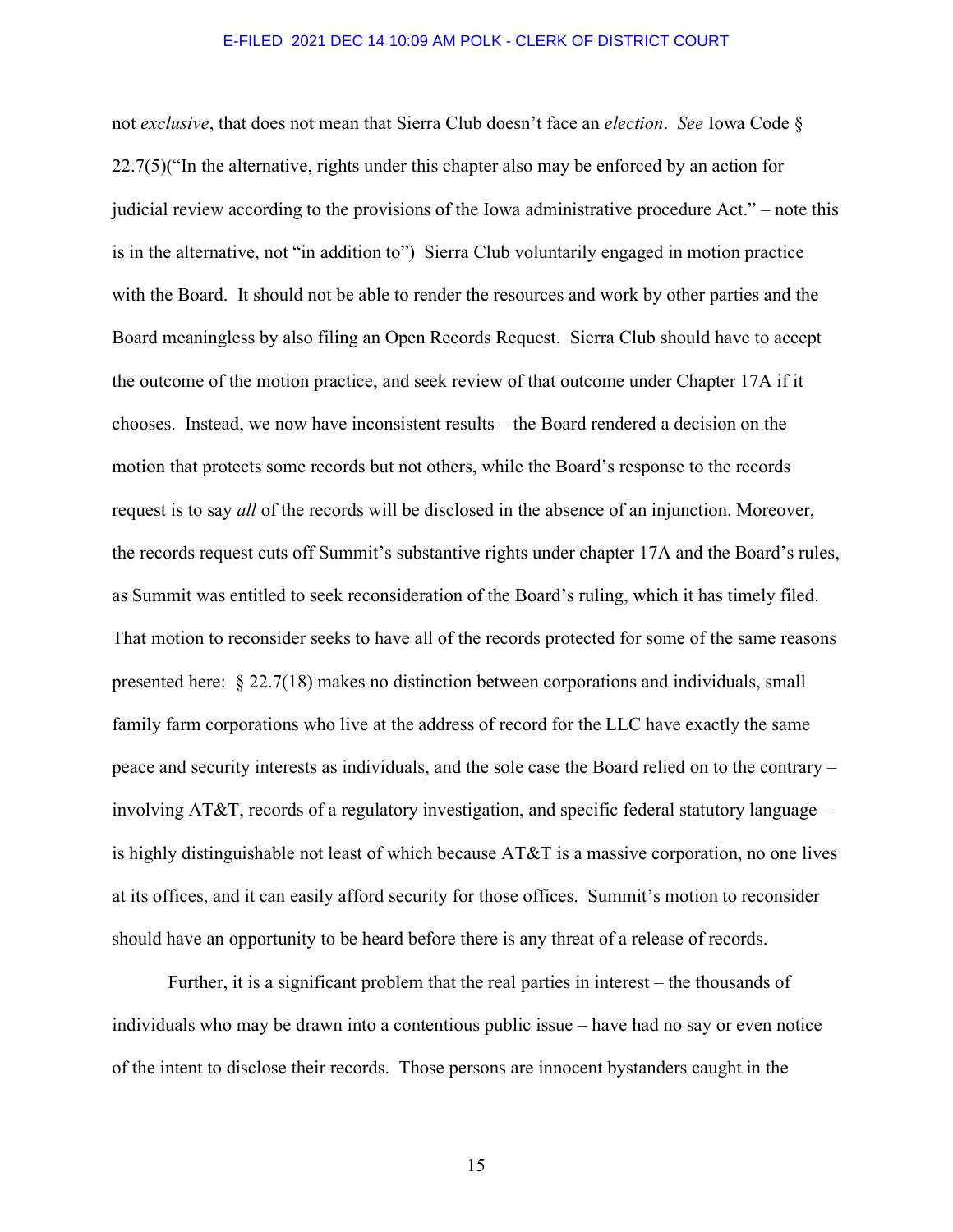middle between the state requirements for a pipeline applicant to create mailing lists and Sierra Club's efforts to stop beneficial infrastructure investments. Even the Office of Consumer Advocate recognized below legitimate concerns about, for example, persons on the Safe at Home list, and acknowledged that some kind of opt-out procedure would better balance the interests of the persons on the lists. The Board acknowledged those concerns, but found them impractical to implement. But practicality shouldn't be the test for protecting the privacy of individuals who have, to this point, had no process. If it is impractical to find a process for disclosure that protects their privacy, the solution – given Iowa caselaw's clear emphasis on protecting address information (see *Clymer*) -- isn't to set aside their interests but rather the solution is to not disclose at all.

## **III. RELIEF REQUESTED**

Iowa Code § 22.5 provides for enforcement of the provisions of the Open Records Act – including its exceptions – by injunction. Additionally, Iowa Code  $\S 22.7(8)$  creates a freestanding cause of action for injunction regarding public records, and allows the Court to grant an injunction in whole or part against the public examination of records if it finds

- a. That the examination would clearly not be in the public interest; and
- b. That the examination would substantially and irreparably injure any person or persons.

Iowa Code  $\S 22.7(8)(1)$ . As required by the statute, Summit has made such showing supported by a factual affidavit and more importantly supported by Iowa law as set forth above. There can be little question that persons named on the mailing lists face the potential for irreparable harm. If the Court allows the names and addresses near the pipeline to be released and then those persons begin to suffer harassment or disturbance, the Court cannot unring the bell and make the information confidential again.